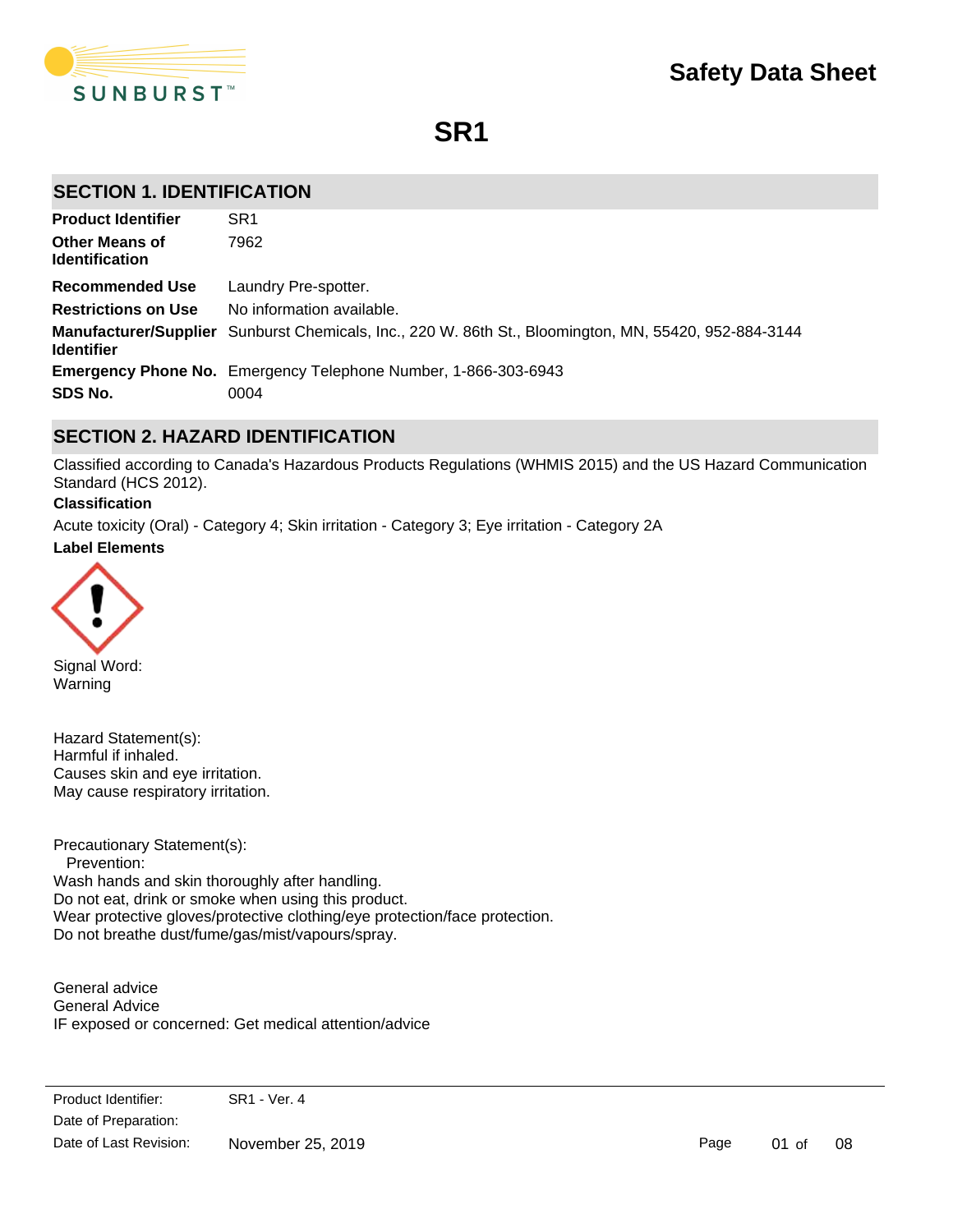Eyes

IF IN EYES: Rinse cautiously with water for several minutes. Remove contact lenses, if present and easy to do. Continue rinsing.

If eye irritation persists: Get medical advice/attention.

**Skin** 

IF ON SKIN: Wash with plenty of water. Take off contaminated clothing and wash it before reuse. If skin irritation occurs: Get medical advice/attention.

Inhalation

IF INHALED: Remove person to fresh air and keep comfortable for breathing. Call a POISON CENTRE or doctor if you feel unwell.

Ingestion IF SWALLOWED: Immediately call a POISON CENTRE or doctor. IF SWALLOWED: Rinse mouth. Do NOT induce vomiting.

 Storage: Store locked up. Store in a well-ventilated place. Keep container tightly closed.

Disposal:

Dispose of contents and container in accordance with local, regional, national and international regulations.

**Other Hazards** Not applicable.

# **SECTION 3. COMPOSITION/INFORMATION ON INGREDIENTS**

| <b>Chemical Name</b>          | <b>CAS No.</b> | %        | <b>Other Identifiers Other Names</b> |  |
|-------------------------------|----------------|----------|--------------------------------------|--|
| Alcohols, C14-15, ethoxylated | 68951-67-7     | 40-60    |                                      |  |
| White mineral Oil             | 8042-47-5      | 40-60    |                                      |  |
| Sodium Xylene Sulfonate       | 1300-72-7      | $5 - 10$ |                                      |  |
| lwater                        | 7732-18-5      | $5 - 10$ |                                      |  |
| Citral                        | 5392-40-5      | $1 - 2$  |                                      |  |
| Isopropyl alcohol             | 67-63-0        | $1 - 2$  |                                      |  |

# **SECTION 4. FIRST-AID MEASURES**

## **First-aid Measures**

## **Inhalation**

Remove source of exposure or move to fresh air. Get medical advice or attention if you feel unwell or are concerned.

## **Skin Contact**

Wash gently and thoroughly with lukewarm, gently flowing water and mild soap for 5 minutes. Thoroughly clean clothing, shoes and leather goods before reuse or dispose of safely. If symptoms persist, call a physician.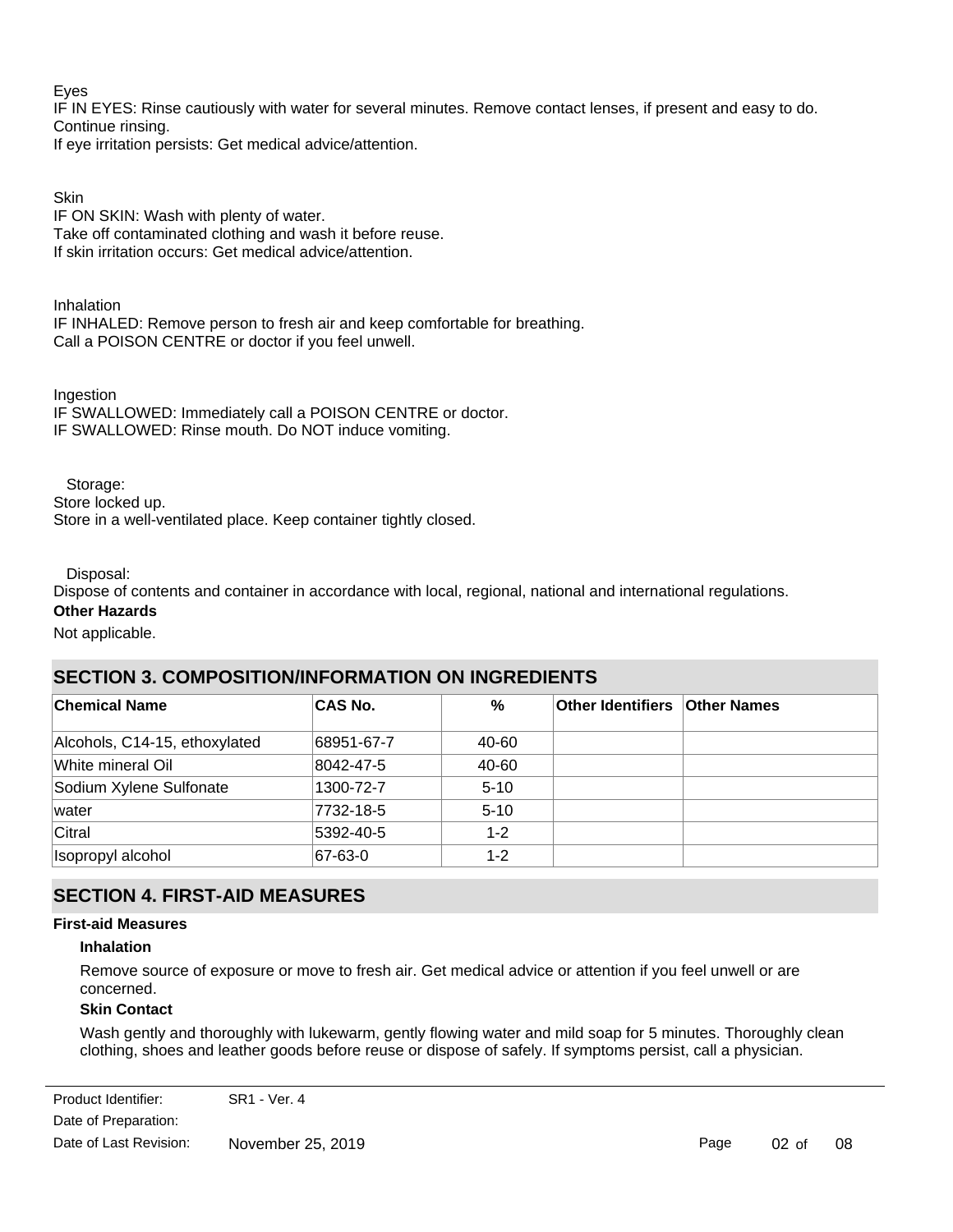## **Eye Contact**

Immediately rinse the contaminated eye(s) with lukewarm, gently flowing water for 15-20 minutes, while holding the eyelid(s) open. If eye irritation persists, get medical advice or attention.

### **Ingestion**

Do NOT induce vomiting. Drink plenty of water. Never give anything by mouth to an unconscious person. If symptoms persist, call a physician.

## **First-aid Comments**

Get medical advice or attention if you feel unwell or are concerned.

### **Most Important Symptoms and Effects, Acute and Delayed**

None known.

### **Immediate Medical Attention and Special Treatment**

## **Special Instructions**

Treat symptomatically.

## **SECTION 5. FIRE-FIGHTING MEASURES**

### **Extinguishing Media**

### **Suitable Extinguishing Media**

Water. Carbon dioxide (CO 2 ). Dry chemical.

**Unsuitable Extinguishing Media**

None known.

### **Specific Hazards Arising from the Product**

Not sensitive to static discharge. Not sensitive to mechanical Impact.

#### **Special Protective Equipment and Precautions for Fire-fighters**

As in any fire, wear self-contained breathing apparatus pressure-demand, MSHA/NIOSH (approved or equivalent) and full protective gear.

As in any fire, wear self-contained breathing apparatus pressure-demand, MSHA/NIOSH (approved or equivalent) and full protective gear.

# **SECTION 6. ACCIDENTAL RELEASE MEASURES**

### **Personal Precautions, Protective Equipment, and Emergency Procedures**

Avoid contact with skin, eyes and clothing. Do not breathe spray mist. Ensure adequate ventilation. Use personal protective equipment. If spilled, take caution, as material can cause surfaces to become slippery.

### **Environmental Precautions**

Avoid release to the environment. Collect spillage. See Section 12 for additional Ecological Information. Dispose of contents/container to an approved waste disposal plant.

### **Methods and Materials for Containment and Cleaning Up**

Contain and soak up spill with absorbent that does not react with spilled product. Collect and reuse if possible. Following product recovery, flush area with water.

# **SECTION 7. HANDLING AND STORAGE**

### **Precautions for Safe Handling**

Handle in accordance with good industrial hygiene and safety practice. Ensure adequate ventilation. Avoid contact with skin, eyes and clothing. Do not breathe vapours or spray mist. Do not eat, drink or smoke when using this product, or its use solutions.

### **Conditions for Safe Storage**

Keep container tightly closed. Keep container closed when not in use. Keep out of the reach of children.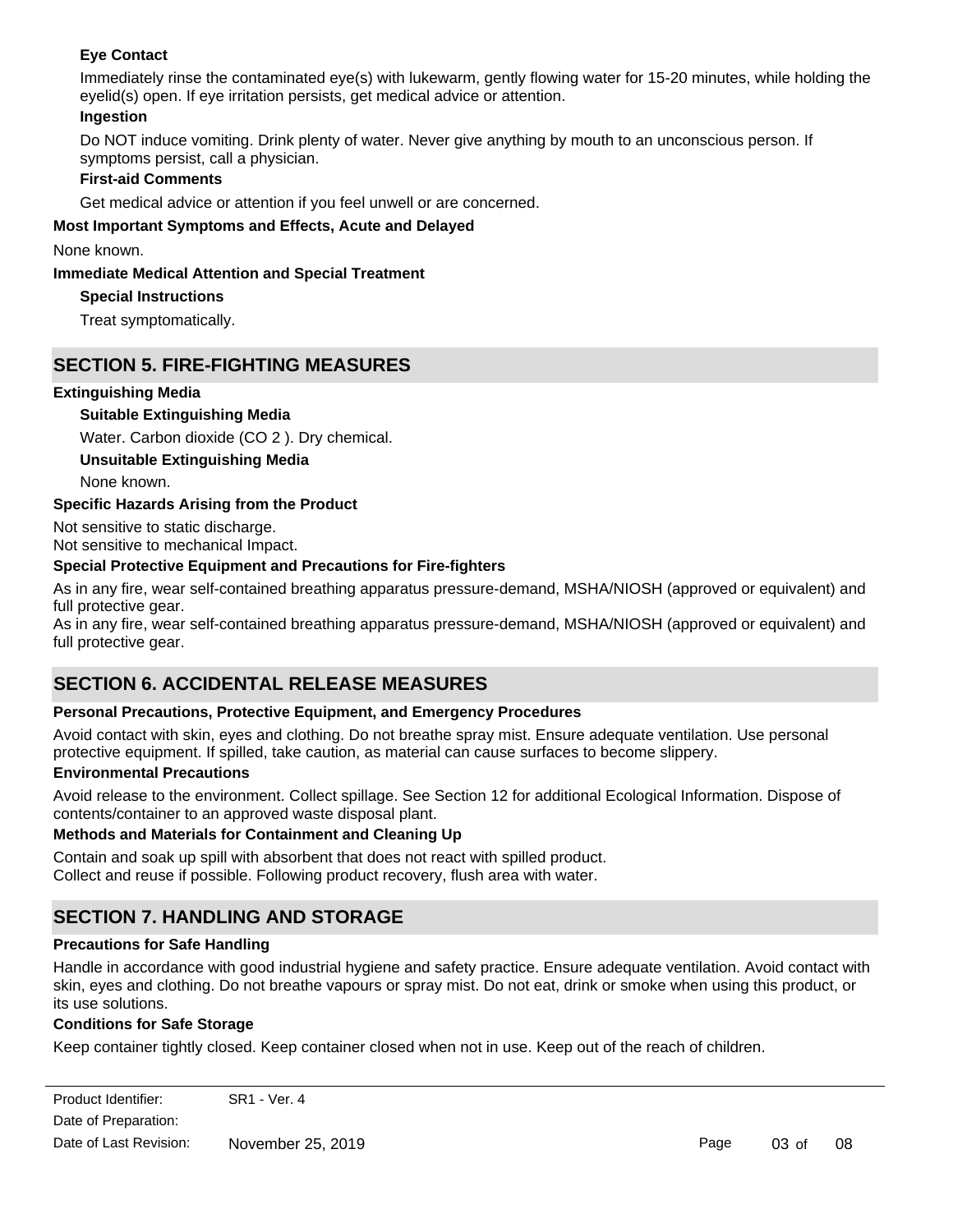# **SECTION 8. EXPOSURE CONTROLS/PERSONAL PROTECTION**

## **Control Parameters**

|                      | <b>ACGIH TLV®</b><br><b>OSHA PEL</b> |             | <b>AIHA WEEL</b> |                |          |            |
|----------------------|--------------------------------------|-------------|------------------|----------------|----------|------------|
| <b>Chemical Name</b> | <b>TWA</b>                           | <b>STEL</b> | <b>TWA</b>       | <b>Ceiling</b> | 8-hr TWA | <b>TWA</b> |
| Isopropyl alcohol    | $ 200$ ppm                           |             | $ 400$ ppm       |                |          |            |
| Citral               |                                      |             | $5$ ppm          |                |          |            |

## **Appropriate Engineering Controls**

Provide eyewash in work area, if contact or splash hazard exists.

## **Individual Protection Measures**

## **Eye/Face Protection**

Wear chemical safety goggles and face shield when contact is possible.

## **Skin Protection**

Rubber or vinyl gloves recommended when handling solid chemicals or their use solutions.

## **Respiratory Protection**

If exposure limits are exceeded or irritation is experienced, NIOSH/MSHA approved respiratory protection should be worn.

# **SECTION 9. PHYSICAL AND CHEMICAL PROPERTIES**

| <b>Basic Physical and Chemical Properties</b>                |                                                      |
|--------------------------------------------------------------|------------------------------------------------------|
| Appearance                                                   | Colourless.                                          |
| <b>Odour</b>                                                 | Alcoholic                                            |
| <b>Odour Threshold</b>                                       | Not available                                        |
| рH                                                           | Not applicable                                       |
| <b>Melting Point/Freezing Point</b>                          | Not available (melting); Not applicable (freezing)   |
| <b>Initial Boiling Point/Range</b>                           | 100 °C (212 °F)                                      |
| <b>Flash Point</b>                                           | Not available                                        |
| <b>Evaporation Rate</b>                                      | Not applicable                                       |
| <b>Flammability (solid, gas)</b>                             | Not applicable                                       |
| <b>Upper/Lower Flammability or</b><br><b>Explosive Limit</b> | Not applicable (upper); Not applicable (lower)       |
| <b>Vapour Pressure</b>                                       | Not applicable                                       |
| Vapour Density (air = 1)                                     | Not applicable                                       |
| <b>Relative Density (water = 1)</b>                          | Not available                                        |
| <b>Solubility</b>                                            | Soluble in water; Not available (in other liquids)   |
| <b>Partition Coefficient,</b><br>n-Octanol/Water (Log Kow)   | Not applicable                                       |
| <b>Auto-ignition Temperature</b>                             | Not applicable                                       |
| <b>Decomposition Temperature</b>                             | Not available                                        |
| <b>Viscosity</b>                                             | Not applicable (kinematic); Not applicable (dynamic) |
| <b>Other Information</b>                                     |                                                      |
| <b>Physical State</b>                                        | Liquid                                               |
| <b>Use Dilution</b>                                          | Not available                                        |
| <b>VOC Content</b>                                           | $VOC$ Content $(\%) =$<br>0%                         |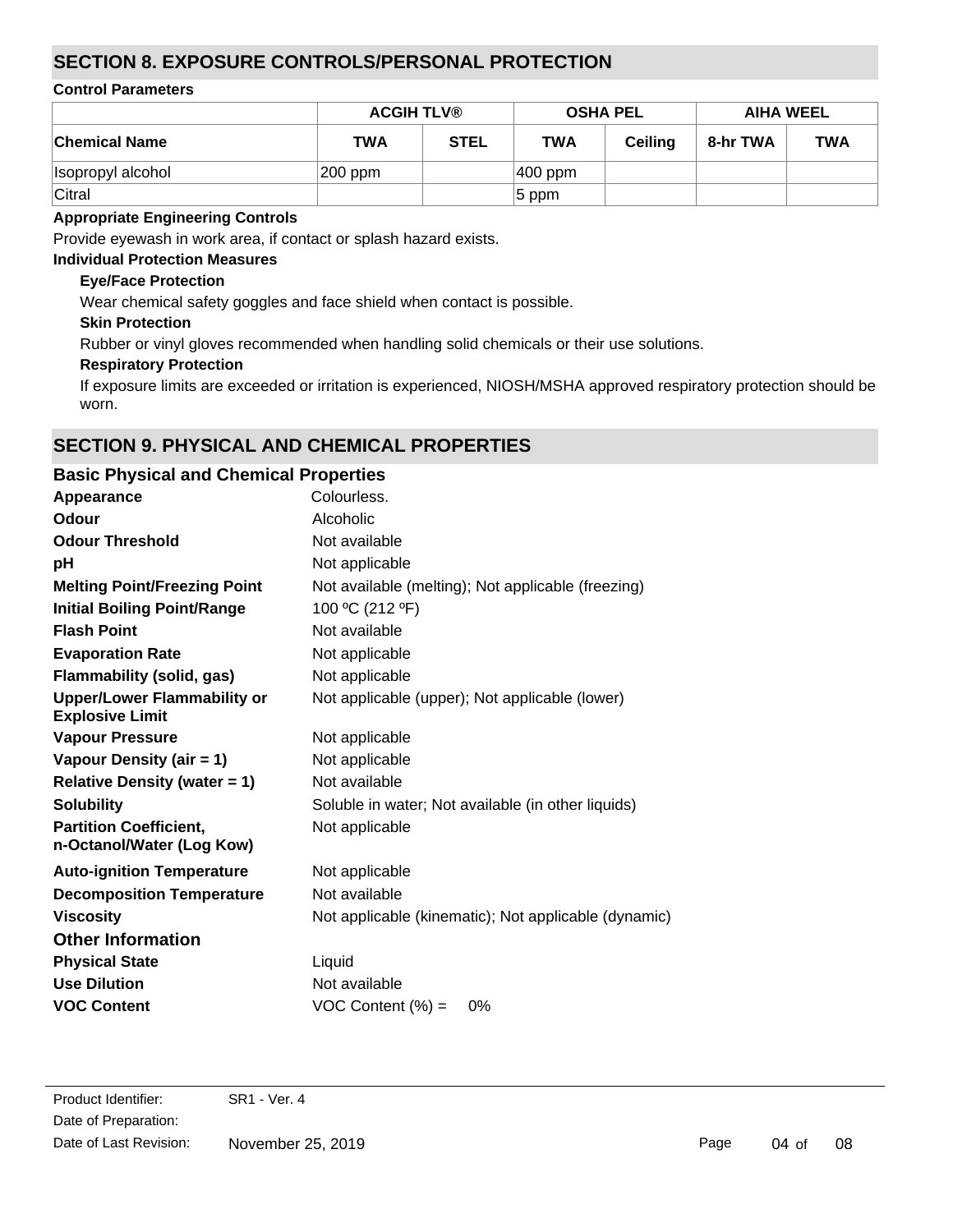# **SECTION 10. STABILITY AND REACTIVITY**

**Chemical Stability** Normally stable. **Conditions to Avoid** None known. **Incompatible Materials** None known. **Hazardous Decomposition Products** None known. **Possibility of Hazardous Reactions** None expected under normal conditions of storage and use. **Reactivity** None known.

# **SECTION 11. TOXICOLOGICAL INFORMATION**

## **Likely Routes of Exposure**

Skin contact; eye contact.

#### **Acute Toxicity**

| <b>Chemical Name</b>              | <b>LC50</b>     | LD50 (oral)      | LD50 (dermal)        |  |
|-----------------------------------|-----------------|------------------|----------------------|--|
| Alcohols, C14-15,<br>ethoxylated  | Not available   | 1000 mg/kg (rat) | $>$ 2000 mg/kg (rat) |  |
| Isopropyl alcohol                 | 19000 ppm (rat) | 4396 mg/kg (rat) | 12870 mg/kg (rat)    |  |
| Citral                            | Not available   | 4960 mg/kg (rat) | 2250 mg/kg (rabbit)  |  |
| LC50: No information was located. |                 |                  |                      |  |

LD50 (oral): No information was located.

LD50 (dermal): No information was located.

### **Skin Corrosion/Irritation**

Causes skin irritation.

### **Serious Eye Damage/Irritation**

Causes serious eye irritation.

**STOT (Specific Target Organ Toxicity) - Single Exposure**

### **Inhalation**

May cause irritation of respiratory tract.

### **Ingestion**

Harmful if swallowed. Ingestion may cause gastrointestinal irritation, nausea, vomiting and diarrhea.

### **Aspiration Hazard**

No information was located.

# **STOT (Specific Target Organ Toxicity) - Repeated Exposure**

No information available.

# **Respiratory and/or Skin Sensitization**

No information available.

# **Carcinogenicity**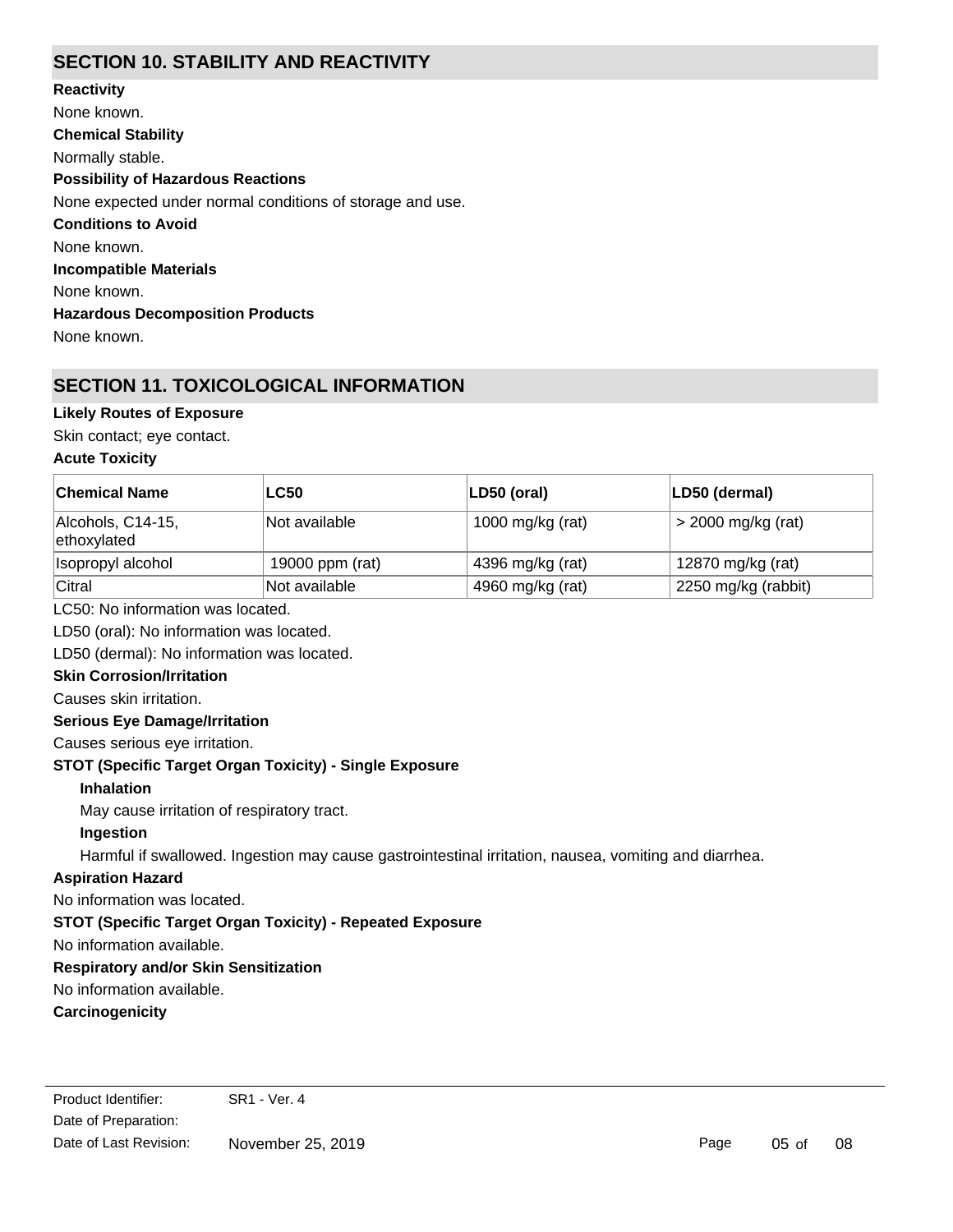| <b>Chemical Name</b>                 | <b>IARC</b> | <b>ACGIH®</b> | <b>NTP</b> | <b>OSHA</b> |
|--------------------------------------|-------------|---------------|------------|-------------|
| Isopropyl alcohol                    | Group 3     |               |            | Listed      |
| Not a carcinogen.                    |             |               |            |             |
| <b>Reproductive Toxicity</b>         |             |               |            |             |
| <b>Development of Offspring</b>      |             |               |            |             |
| No information was located.          |             |               |            |             |
| <b>Sexual Function and Fertility</b> |             |               |            |             |
| No information was located.          |             |               |            |             |
| <b>Effects on or via Lactation</b>   |             |               |            |             |
| No information was located.          |             |               |            |             |
| <b>Germ Cell Mutagenicity</b>        |             |               |            |             |
| Not mutagenic.                       |             |               |            |             |
| <b>Interactive Effects</b>           |             |               |            |             |
| No information was located.          |             |               |            |             |

# **SECTION 12. ECOLOGICAL INFORMATION**

### **Ecotoxicity**

The environmental impact of this product has not been fully investigated.

## **Acute Aquatic Toxicity**

| <b>Chemical Name</b>             | <b>LC50 Fish</b>                                                              | EC50 Crustacea                                         | <b>ErC50 Aquatic</b><br><b>Plants</b> | ErC50 Algae                                                       |
|----------------------------------|-------------------------------------------------------------------------------|--------------------------------------------------------|---------------------------------------|-------------------------------------------------------------------|
| Alcohols, C14-15,<br>ethoxylated | $0.9$ mg/L<br>(Oncorhynchus<br>mykiss (rainbow<br>trout); 96-hour;<br>static) | 0.25 mg/L (Daphnia<br>magna (water flea);<br>48-hour)  | Not available                         | 0.95 mg/L (96-hour)                                               |
| Isopropyl alcohol                | 9640 mg/L<br>(Pimephales<br>promelas (fathead<br>minnow); 96-hour)            | 13299 mg/L<br>(Daphnia magna<br>(water flea); 48-hour) | Not available                         | $> 1000$ mg/L<br>(Desmodesmus<br>subspicatus (algae);<br>96-hour) |
| Citral                           | Not available                                                                 | 7 (Daphnia magna<br>(water flea); 48-hour)             | Not available                         | Not available                                                     |

## **Persistence and Degradability**

No information available.

## **Bioaccumulative Potential**

No information available.

## **Mobility in Soil**

Studies are not available.

## **Other Adverse Effects**

There is no information available.

# **SECTION 13. DISPOSAL CONSIDERATIONS**

## **Disposal Methods**

Dispose of contents and container in accordance with local, regional, national and international regulations.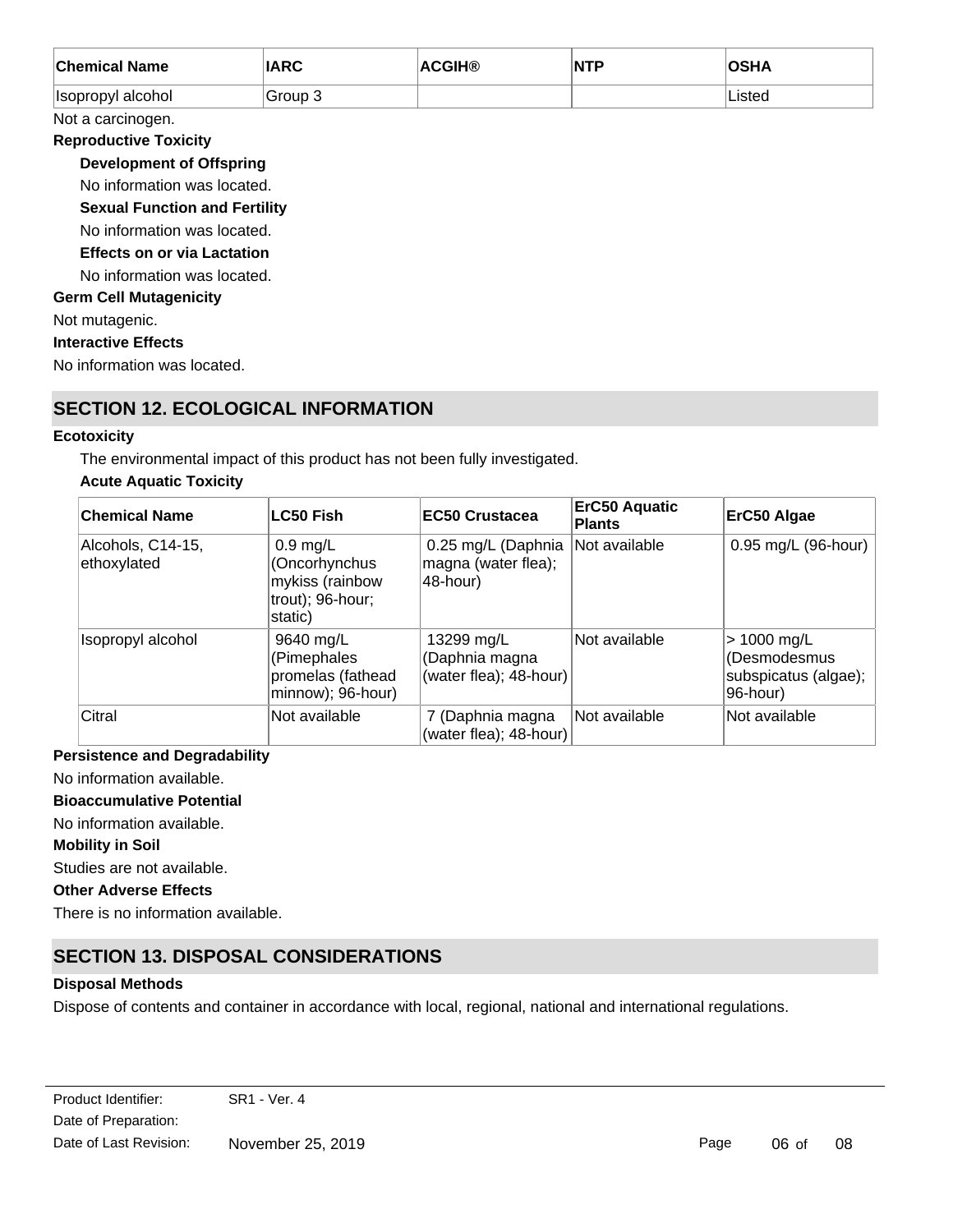# **SECTION 14. TRANSPORT INFORMATION**

Not regulated under Canadian TDG regulations. Not regulated under US DOT Regulations.

**Environmental** Not applicable

## **Hazards**

**Special Precautions** Not applicable

**Transport in Bulk According to Annex II of MARPOL 73/78 and the IBC Code**

Not applicable

# **SECTION 15. REGULATORY INFORMATION**

#### **Safety, Health and Environmental Regulations**

#### **Canada**

## **Domestic Substances List (DSL) / Non-Domestic Substances List (NDSL)**

All ingredients are listed on the DSL/NDSL.

#### **USA**

### **Toxic Substances Control Act (TSCA) Section 8(b)**

All ingredients are listed on the TSCA Inventory.

#### **Additional USA Regulatory Lists**

SARA Title III - Section 313:

Section 313 of Title III of the Superfund Amendments and Reauthorization Act of 1986 (SARA). This product does not contain any chemicals which are subject to the reporting requirements of the Act and Title 40 of the Code of Federal Regulations, Part 372.

SARA Title III - Section 311/312:

| Acute Health Hazard               | No |    |
|-----------------------------------|----|----|
| Chronic Health Hazard             | N٥ |    |
| Fire Hazard                       | N٥ |    |
| Sudden Release of Pressure Hazard |    | N٥ |
| Reactive Hazard                   |    | N٥ |

California Proposition 65 This product contains no Proposition 65 chemicals.

U.S. EPA Label Information

EPA Registration Number : Not applicable.

### **Clean Water Act**

This product does not contain any substances regulated as pollutants pursuant to the Clean Water Act (40 CFR 122.21 and 40 CFR 122.42).

### **CERCLA**

This material, as supplied, does not contain any substances regulated as hazardous substances under the Comprehensive Environmental Response Compensation and Liability Act (CERCLA) (40 CFR 302) or the Superfund Amendments and Reauthorization Act (SARA) (40 CFR 355). There may be specific reporting requirements at the local, regional, or state level pertaining to releases of this material. ).

# **SECTION 16. OTHER INFORMATION**

| <b>NFPA Rating</b>     | Health - 1          | Flammability - 0 | Instability - 0 |
|------------------------|---------------------|------------------|-----------------|
| <b>SDS Prepared By</b> | Sunburst Chemicals. |                  |                 |